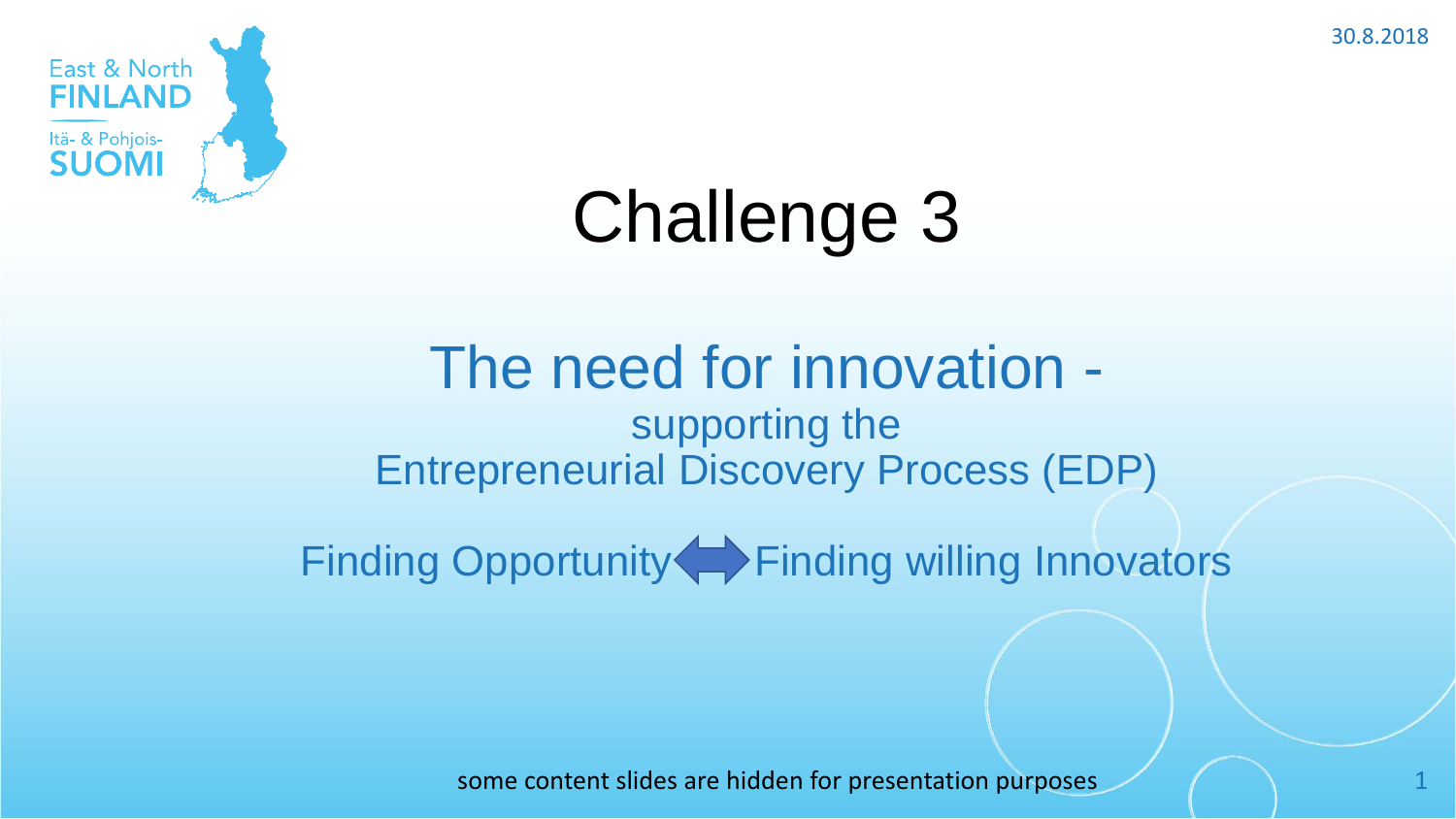



## Major themes taken up

- 1) Access to cross-regional networks/information within the quadruple helix
- 2) Better communication between stakeholder types to better use of tacit knowledge
- 3) Improving access to specialized local expertise
- 4) Deepening international links / access to resources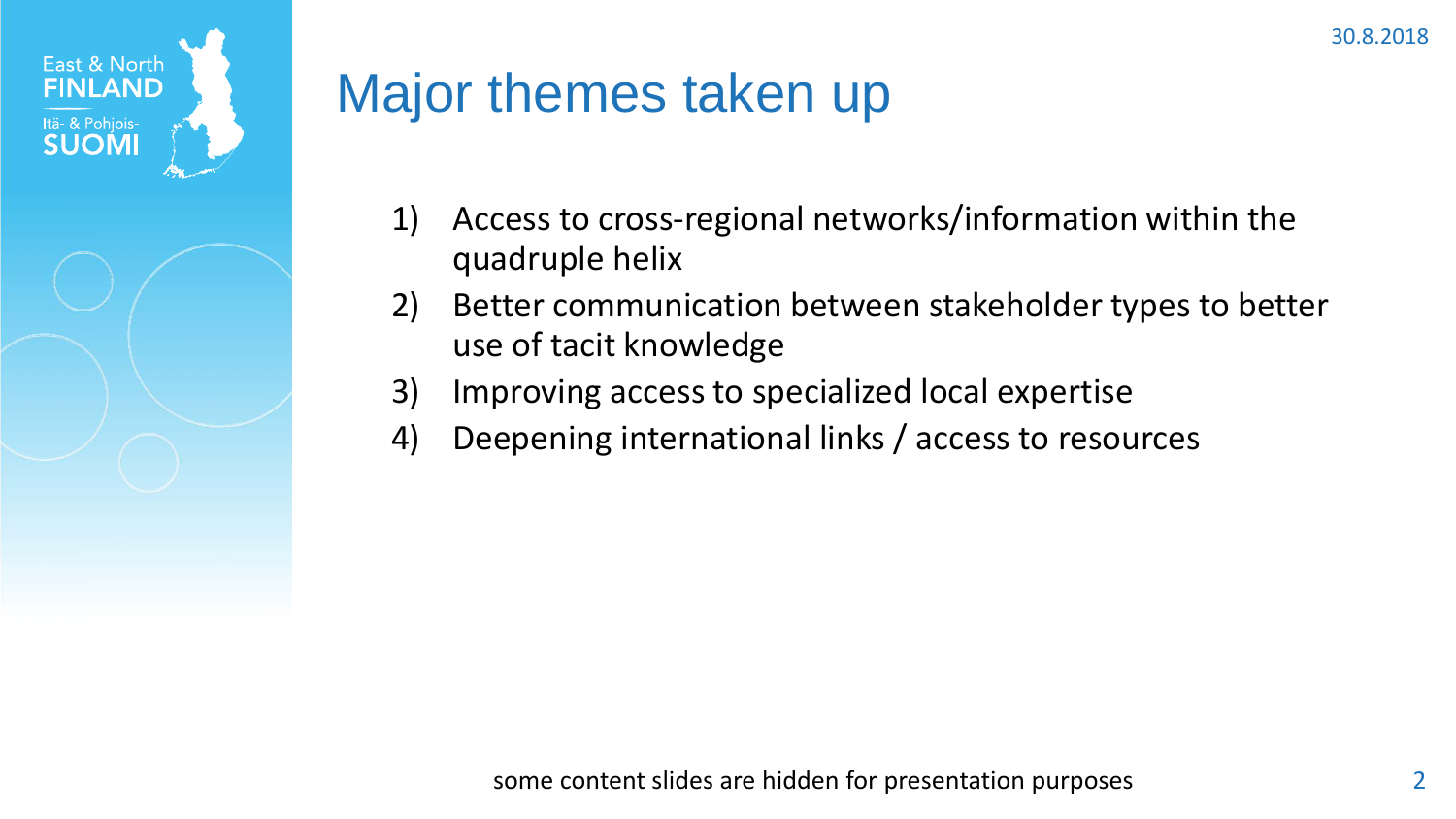#### East & North **FINLAND** Itä- & Pohjois-**SUOMI**

### What can we do together? Strengthening Networks in East and North Finland

- Based on innovative and knowledge intensive companies / sectors
- Based upon opening audit **learn from the best**
- Vision: Smarter & Greener East and North Finland
- Credible and sustainable- secured not temporary
- Convincing business and new businesses and people
- Convincing all stakeholders of the common vision win-win
- Look in the mirror and commit to change
- Simplify not complicate defragment



30.8.2018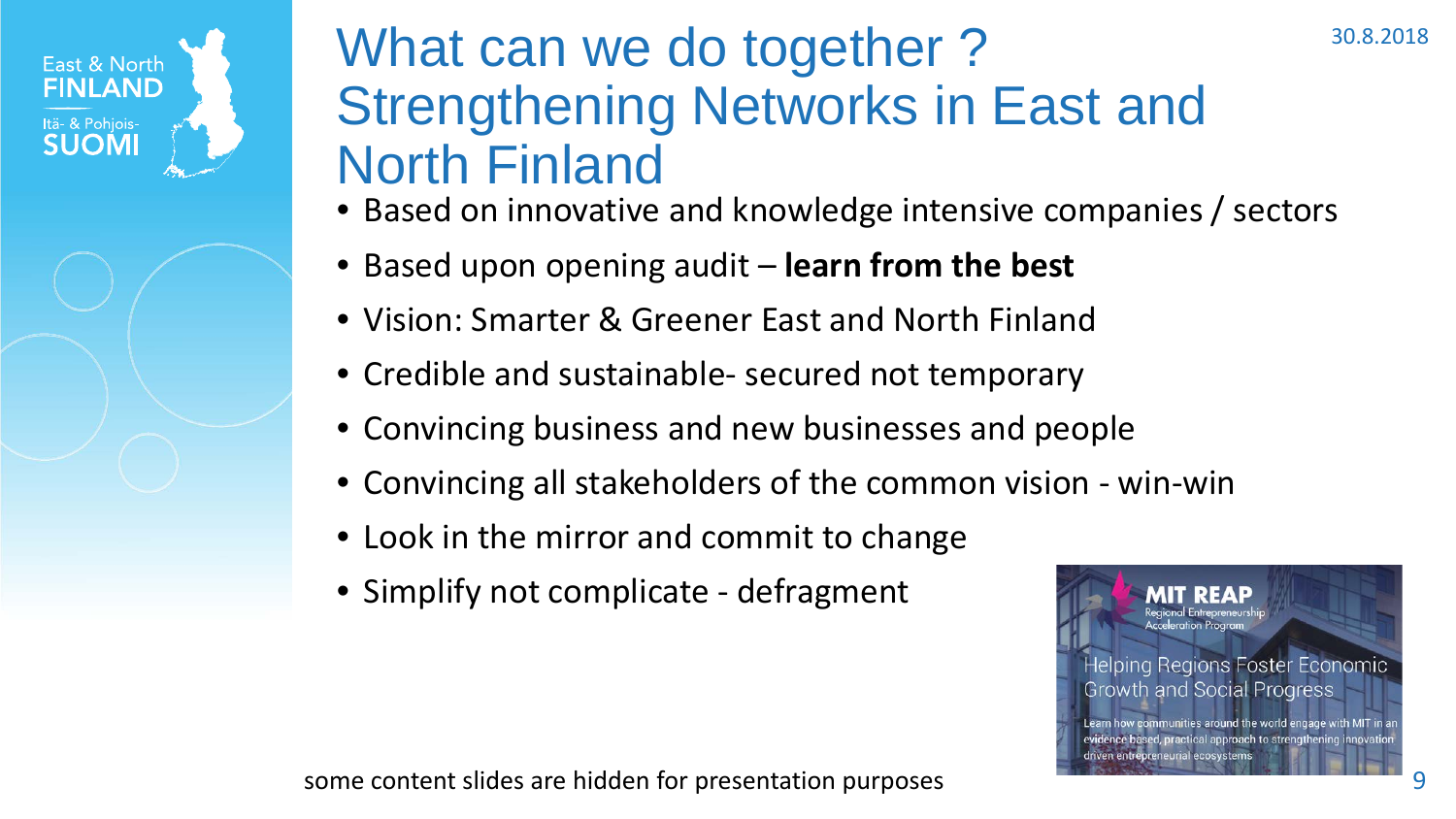

## What, why, when, who and How ?

- What : A Pilot to form Network Resilience Engines that can be replicated to other relevant sectors
- Why : To convince all quadruple helix stakeholders that Innovation works if the supporting framework is clear, credible, accessible and bankable. To increase regional innovation.
- When : When we have looked in the mirror and committed
- Who : EU, National Level, ENF Level, Regional Level stakeholders
- How : By bravely accepting the need for reform/change, self-interest and fragmentation and a pilot to discover the concrete steps, in a specific vertical that offer us all some quick wins.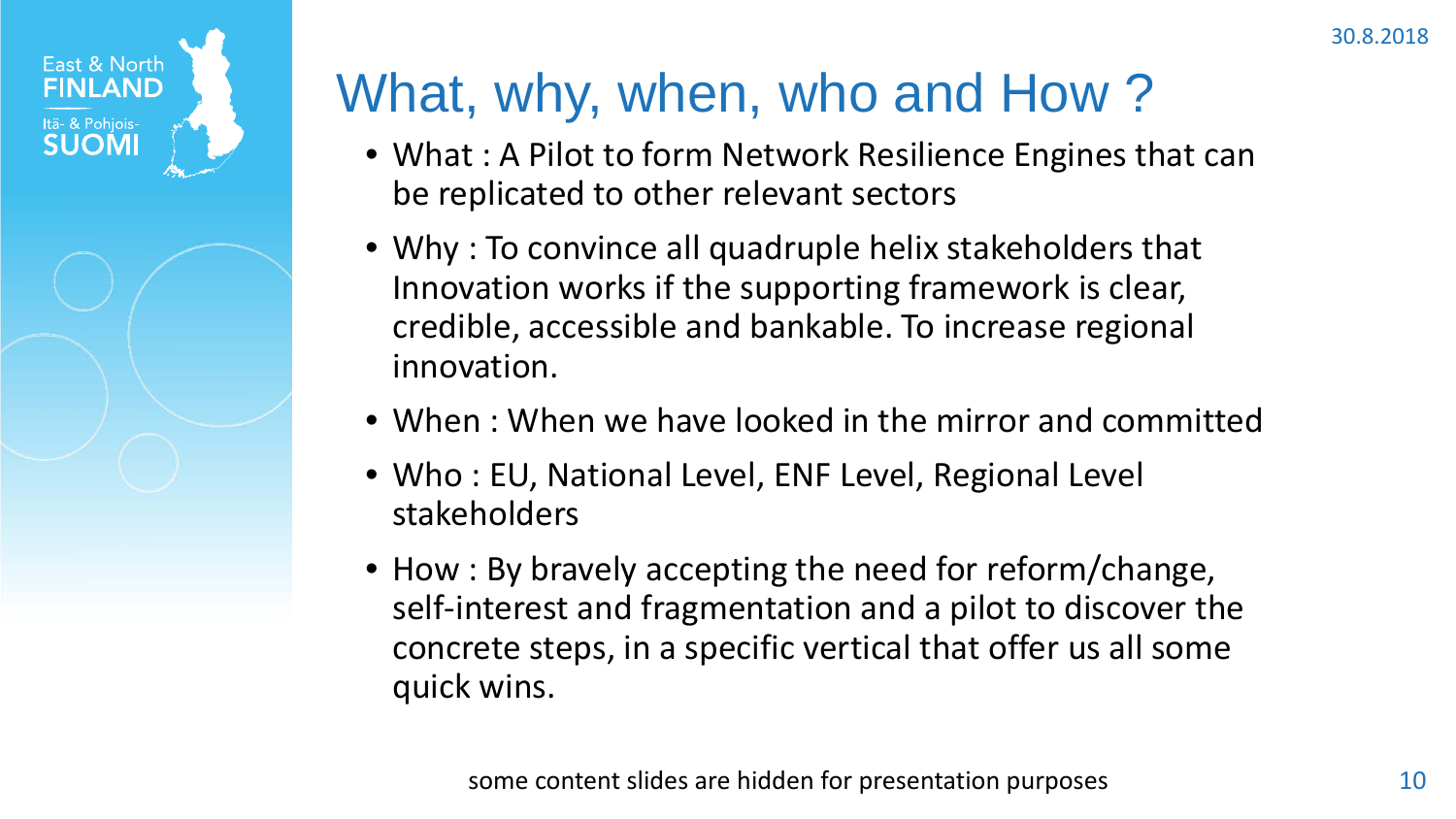30.8.2018



## **Solutions for Climate Change and carbon sinks**

• **Smarter & Greener ENF** Network Resilience Engine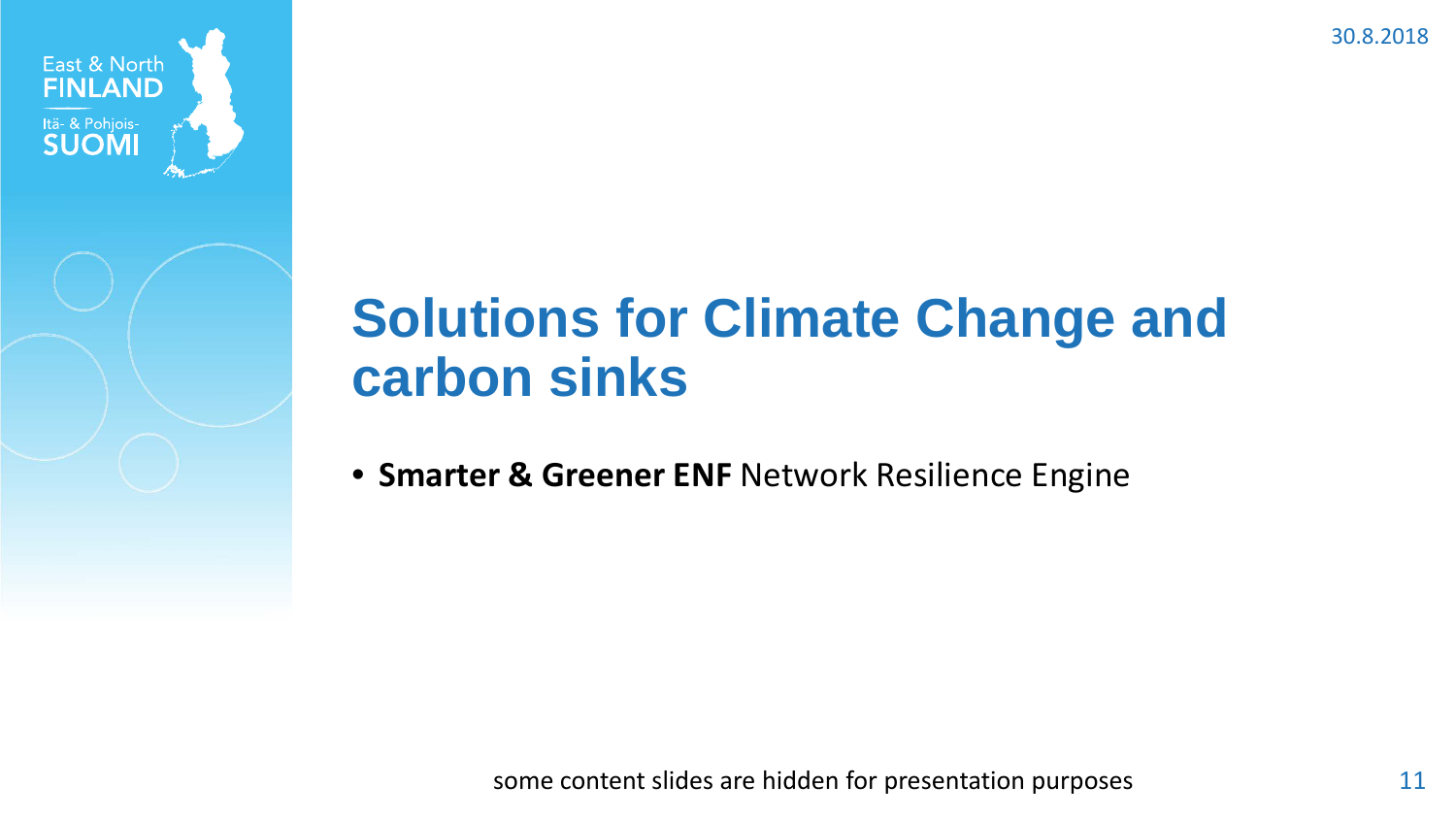|  | <b>Task / Action</b>                                                                                                                             | 24.10.2018                                                            | 31.10.2018                                                                                                              | 2019                                                                                                                                        | <b>Next 6 years</b>                                                                                                                                              |
|--|--------------------------------------------------------------------------------------------------------------------------------------------------|-----------------------------------------------------------------------|-------------------------------------------------------------------------------------------------------------------------|---------------------------------------------------------------------------------------------------------------------------------------------|------------------------------------------------------------------------------------------------------------------------------------------------------------------|
|  | <b>Mapping of potential</b><br>existing networks<br>(international, national,<br>cross-regional)                                                 | Decisions on<br>priorities (RIS3) in<br>ENF, resources for<br>mapping | Added value creation<br>for participants                                                                                | Securing the<br>continuity of the<br>process                                                                                                | <b>30.8.2018</b><br><b>Stronger collaboration</b><br>between ENF regions and<br>regional stakeholders                                                            |
|  | Deciding on new thematic<br>and cross sectoral<br>partnerships in ENF                                                                            | Decisions on<br>priorities (RIS3) in<br><b>ENF</b>                    | Interfaces between<br>smart and green<br>sectors (e.g.<br>Forest&Photonics)<br>Added value creation<br>for participants | Securing the<br>continuity of the<br>process                                                                                                | Will create new products,<br>services, projects,<br>pilotings,<br>clusters/ecosystems and<br>added value                                                         |
|  | <b>Piloting of Network</b><br><b>Resilience Engines</b><br><b>(Solutions for Climate</b><br><b>Change and carbon sinks)</b>                      | Defining initial<br>project plan                                      | Looking for best<br>specialists and<br>operating models<br>"Learning from the<br>best"                                  | Planning of the pilot<br>project together with<br>actual actors                                                                             | <b>Business development</b><br>processes                                                                                                                         |
|  | <b>Creating real-time RDI-</b><br>infrastructure,<br>competence and services<br>platform "Smarter &<br><b>Greener East and North</b><br>Finland" | Resources for the<br>data collection                                  | Mapping existing RDI-<br>infrastructure and<br>services and companies<br>/ expanding work from<br>one region to ENF.    | Creating operating<br>models on how to<br>engage companies to<br>platform, organizing<br>open forums for<br>companies on RDI-<br>challenges | <b>Stronger cooperation</b><br>between ENF RDI-actors<br>and companies. New<br>competitive service<br>models which are well<br>known also outside of<br>Finland. |

East & North<br>**FINLAND** 

৴৺৸

Itä- & Pohjois-<br>**SUOMI** 

some content slides are hidden for presentation purposes and the content slides are hidden for presentation purposes